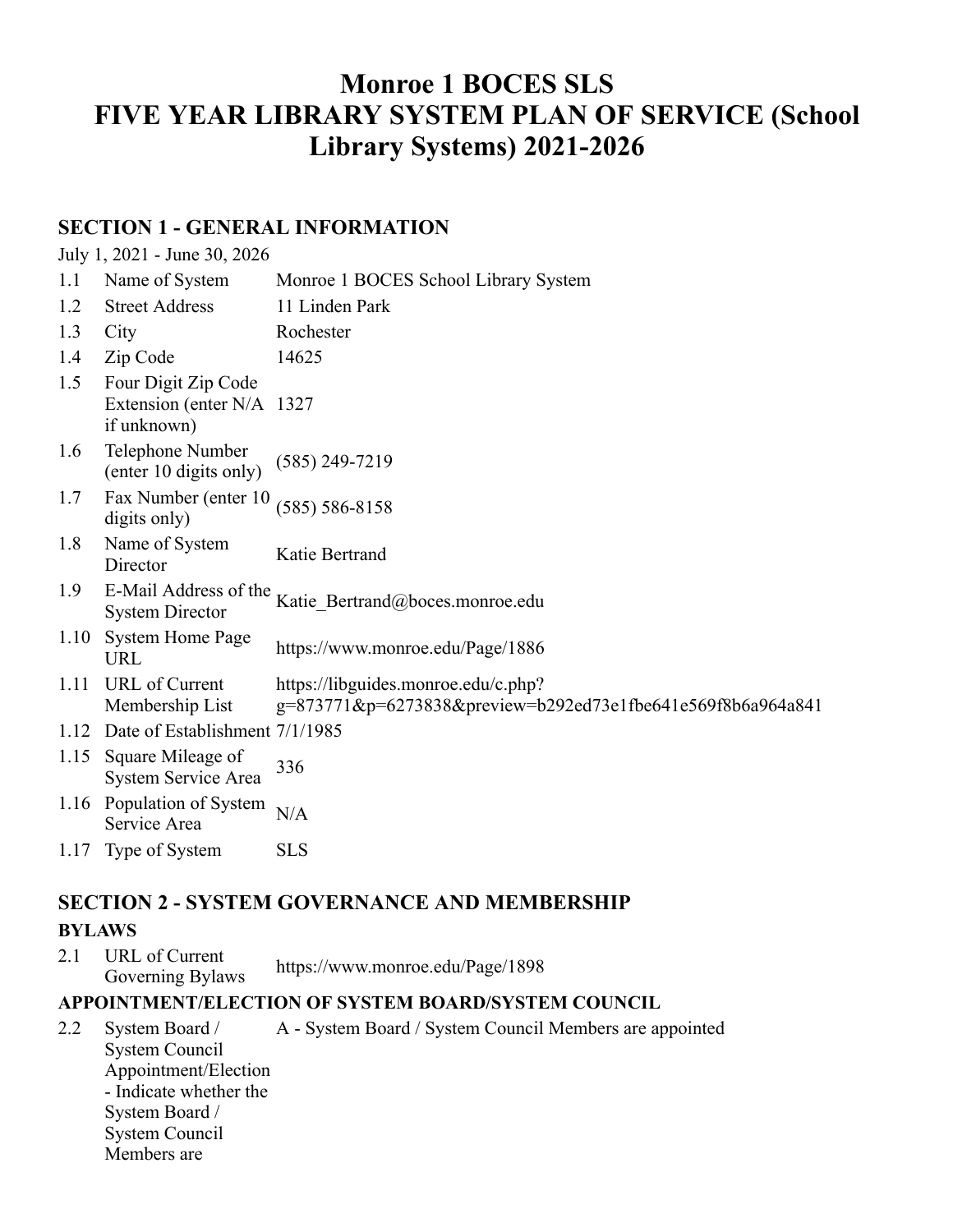appointed or elected (select one).

2.3 Indicate by whom the The SLS Council shall appoint a nominating committee. Nominations System Board / System Council Members are appointed/elected. for membership on the SLS Council shall be presented by the nominating committee at the next to the last meeting of the year. The chair, upon recommendation of the SLS Council, shall make interim appointments for any vacancy during the year.

# **ADVISORY GROUPS**

2.4 Advisory Groups - Indicate the groups that advise the System Board / System Council. (check all that apply):

- a. Members Directors' Organization / SLS Advisory Council Yes
- g. Communications Coordinators Group Yes
- h. CO-SERS Advisory Committee Yes
- i. Cooperative Collection Development Committee Yes
- j. Other (specify using No the note)

# **SECTION 3 - PLANNING**

### **NEEDS ASSESSMENT AND DEVELOPMENT OF THE PLAN OF SERVICE**

| 3.1 | Provide a summary<br>describing the<br>processes used to<br>the Plan of Service.                      | Members of the School Library System Council and Communication<br>Coordinators were asked to meet with the librarians in their district and<br>ask for input regarding member needs with the Plan of Service<br>assess member needs Committee. Additionally the SLS held focus group discussions at regular<br>in the development of meetings of the Assistant Superintendents for Instruction and Directors<br>of Technology for our component and non-public school districts at their<br>regularly scheduled meetings in the Fall of 2020. Summaries of these<br>discussions as well as anecdotal information was also used in assessing<br>needs. Annual Surveys from the previous five years were also used to<br>develop the 2021-26 Plan of Service. |
|-----|-------------------------------------------------------------------------------------------------------|-------------------------------------------------------------------------------------------------------------------------------------------------------------------------------------------------------------------------------------------------------------------------------------------------------------------------------------------------------------------------------------------------------------------------------------------------------------------------------------------------------------------------------------------------------------------------------------------------------------------------------------------------------------------------------------------------------------------------------------------------------------|
| 3.2 | Identify the groups<br>involved in<br>development of the<br>Plan of Service and<br>each group's role. | Monroe One BOCES School Library System Council, Communication<br>Coordinators, and membership were involved. A sub-committee<br>comprised of Council members and Communication Coordinators was<br>formed to develop and refine the plan. Assistant Superintendents for<br>Instruction and Directors of Technology participated in focus group<br>discussions, which were shared with the Plan of Service Committee.                                                                                                                                                                                                                                                                                                                                        |
| 3.9 | Provide the URL of<br>the 2021-2026<br>Member Plan<br>template                                        | https://libguides.monroe.edu/POS/MemberPlan                                                                                                                                                                                                                                                                                                                                                                                                                                                                                                                                                                                                                                                                                                                 |
|     |                                                                                                       | 2.10 $\sum_{i=1}^{n}$ $\sum_{i=1}^{n}$ $\sum_{i=1}^{n}$ $\sum_{i=1}^{n}$ $\sum_{i=1}^{n}$ $\sum_{i=1}^{n}$ $\sum_{i=1}^{n}$ $\sum_{i=1}^{n}$ $\sum_{i=1}^{n}$ $\sum_{i=1}^{n}$ $\sum_{i=1}^{n}$ $\sum_{i=1}^{n}$ $\sum_{i=1}^{n}$ $\sum_{i=1}^{n}$ $\sum_{i=1}^{n}$ $\sum_{i=1}^{n}$ $\sum_{i=1}$                                                                                                                                                                                                                                                                                                                                                                                                                                                           |

3.10 Provide the URL of the 2021-2026 Cooperative

https://libguides.monroe.edu/POS/CCCDevel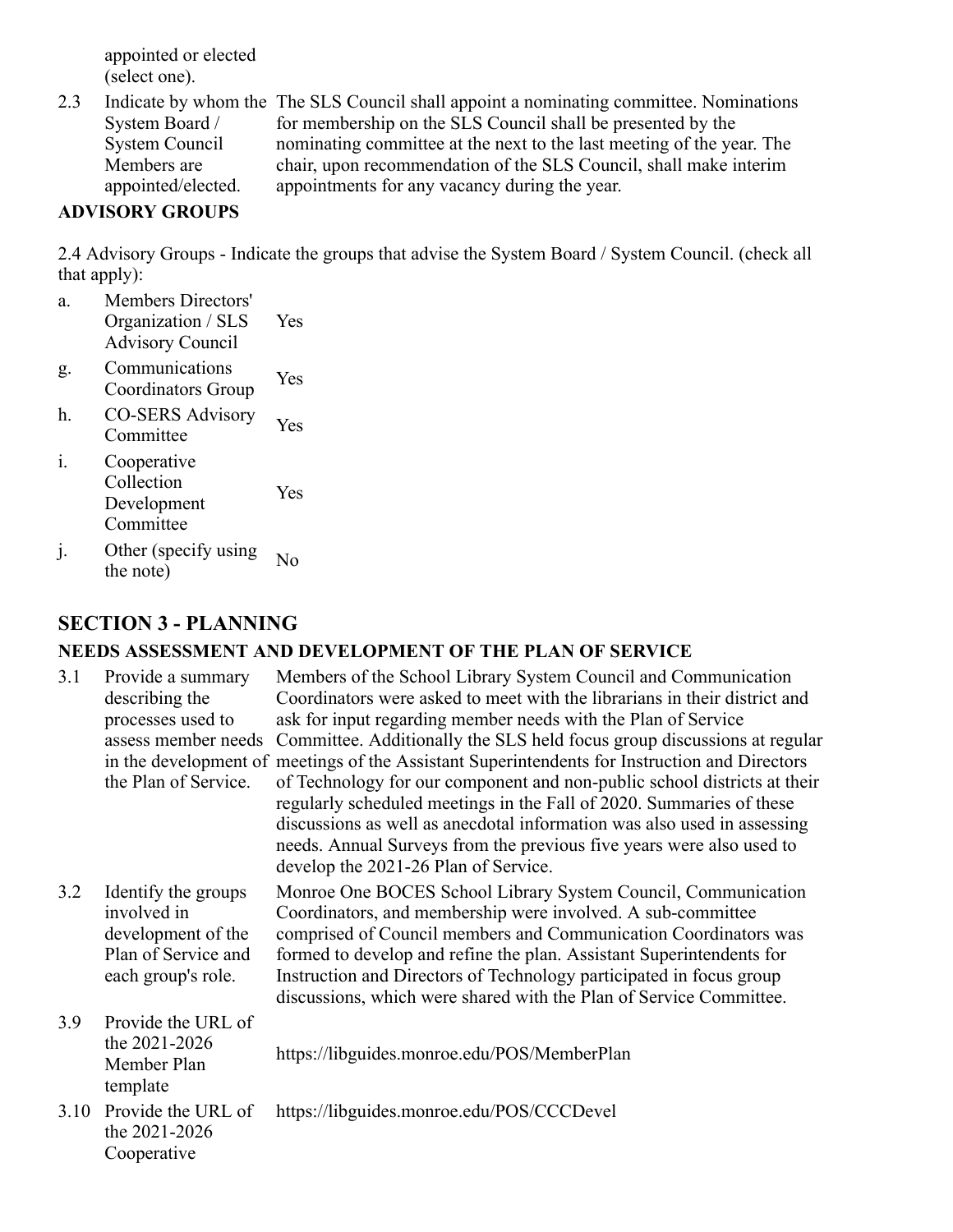### Collection Development Plan

# **EVALUATION**

- 3.12 Describe the
	- information to be collected in order to evaluate and determine members' satisfaction with the system's services.

An annual School Library System online evaluation will be conducted at the end of each year (2021-26) to determine if the SLS has achieved the intended results of the applicable year of the Plan of Service.

3.13 Provide the URL for the evaluation form(s) https://libguides.monroe.edu/ld.php?content\_id=62023815 used by members.

3.14 Describe how the

information on customer satisfaction will be used to shape the system's plan in the next year or in the following planning cycle.

In addition to the formal survey described in Section 3.12/3.13 above, the SLS will collect a variety of data (workshop evaluation comments, user group notes, and other statistical and anecdotal evidence. This will be share yearly with the SLS Council and Communication Coordinators to monitor and assess the accomplishments of the plan.

**REVISION PROCESS**

3.15 Describe the process for revising the system's Plan of Service for submission to the New York State Education Department/New York State Library.

The Plan of Service revision has been an agenda item at all SLS Council and Communication Coordinators meetings during the 2020--21 school year. Subcommittees were formed to carefully examine the Plan of Service, the SLS Bylaws, the Member Plan, and the CCCD Plan. Through this process each of these documents were revised and updated, and presented for approval at the SLS Council meeting, which took place on January 21, 2021. They were then made available on the SLS Website for final review and comment by all SLS members and stakeholders.

# **SECTION 4 - GOALS/RESULTS**

4.1 The Library System's

of the mission statement.)

Mission Statement (The Instructions include the definition and to provide professional development and resources for school It is the mission of the Monroe One BOCES School Library System to provide equal access resource sharing to all students, teachers, and staff librarians.

Minimum Requirement for questions 4.2 through 4.6, 4.8 through 4.12, 4.14 through 4.16 - complete one repeating group for each topic of every element.

# **4.2 Element 1 - RESOURCE SHARING**

Cooperative Collection Development

- 1 Goal Statement School libraries will have an opportunity to participate in Cooperative Collection Development (CCD).
- 2a. Indicate year(s) during which the system will be addressing this goal (check all that apply) Yes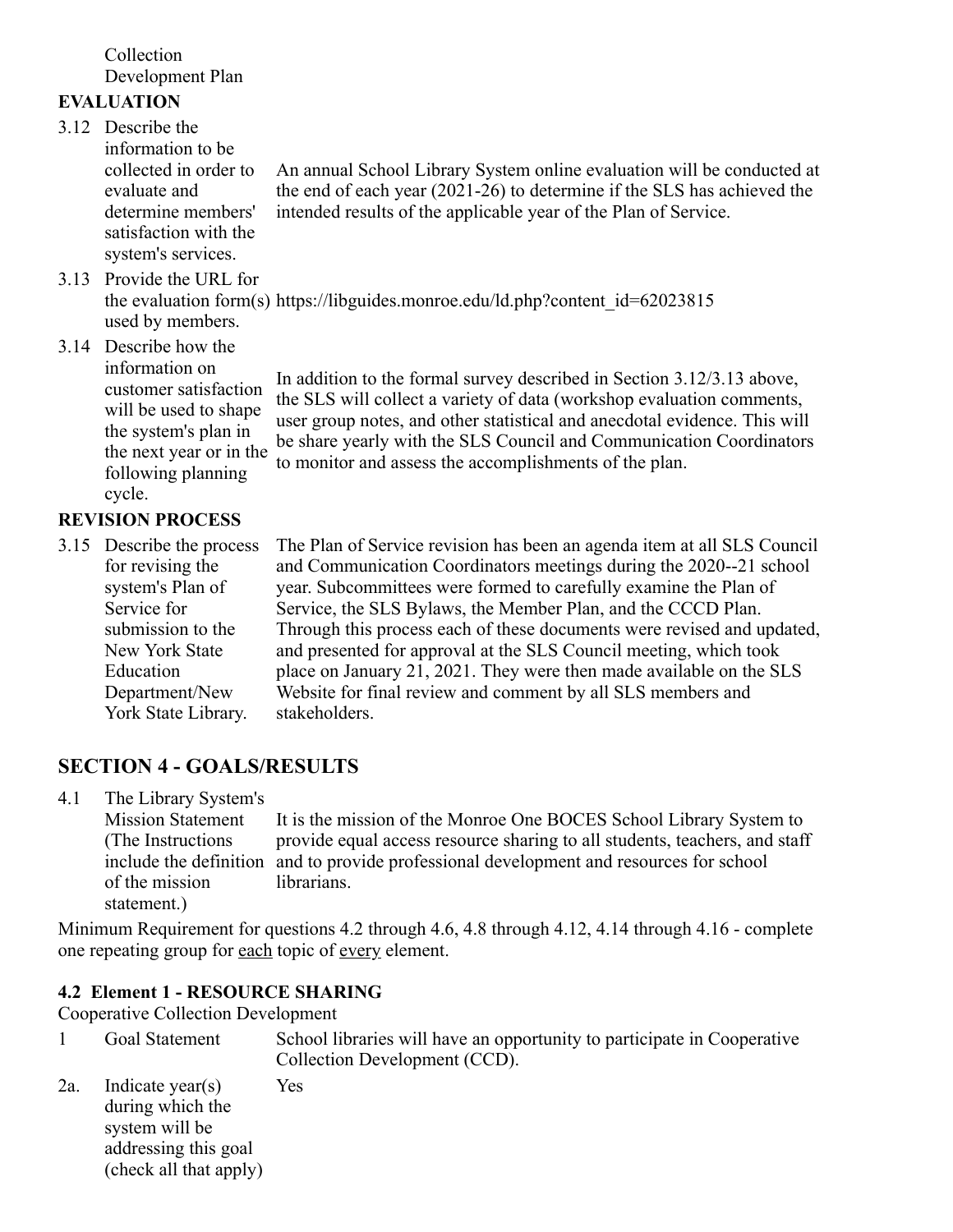|                 | Year 1                                                                                                     |                                                                                                                                      |
|-----------------|------------------------------------------------------------------------------------------------------------|--------------------------------------------------------------------------------------------------------------------------------------|
| $2b$ .          | Year 2                                                                                                     | Yes                                                                                                                                  |
| 2c.             | Year 3                                                                                                     | Yes                                                                                                                                  |
| 2d.             | Year 4                                                                                                     | Yes                                                                                                                                  |
| 2e.             | Year 5                                                                                                     | Yes                                                                                                                                  |
| 3.              | Intended Result(s)                                                                                         | Ongoing collection development within our regional OverDrive digital<br>library and individual collection development mini grants.   |
| 4.              |                                                                                                            | Evaluation Method(s) Regional OverDrive Collection statistics and published lists of mini<br>grant collection development resources. |
|                 | <b>4.3 Element 1 - RESOURCE SHARING</b>                                                                    |                                                                                                                                      |
|                 | <b>Union Catalog</b>                                                                                       |                                                                                                                                      |
| 1.              | <b>Goal Statement</b>                                                                                      | Holdings uploaded to Five Systems semi-annually.                                                                                     |
| 2a.             | Indicate $year(s)$<br>during which the<br>system will be<br>addressing this goal<br>(check all that apply) | Yes                                                                                                                                  |
|                 | Year 1                                                                                                     |                                                                                                                                      |
| $2b$ .          | Year 2                                                                                                     | Yes                                                                                                                                  |
| 2c.             | Year 3                                                                                                     | Yes                                                                                                                                  |
| 2d.             | Year 4                                                                                                     | Yes                                                                                                                                  |
| 2e.             | Year 5                                                                                                     | Yes                                                                                                                                  |
| 3.              | Intended Result(s)                                                                                         | Provide access to current collections and holdings within the regional<br>union catalog.                                             |
| 4.              |                                                                                                            | Evaluation Method(s) Upload was completed successfully twice during the year.                                                        |
|                 | <b>4.4 Element 1 - RESOURCE SHARING</b>                                                                    |                                                                                                                                      |
| <b>Delivery</b> |                                                                                                            |                                                                                                                                      |
| 1.              | <b>Goal Statement</b>                                                                                      | Prompt delivery of ILL materials to all member libraries.                                                                            |
| 2a.             | Indicate $year(s)$<br>during which the<br>system will be<br>addressing this goal<br>(check all that apply) | Yes                                                                                                                                  |
|                 | Year 1                                                                                                     |                                                                                                                                      |
| $2b$ .          | Year 2                                                                                                     | Yes                                                                                                                                  |
| 2c.             | Year 3                                                                                                     | Yes                                                                                                                                  |
| 2d.             | Year 4                                                                                                     | Yes                                                                                                                                  |
| 2e.             | Year 5                                                                                                     | Yes                                                                                                                                  |
| 3.              | Intended Result(s)                                                                                         | Resources shared efficiently between member libraries through ILL.                                                                   |
| 4.              |                                                                                                            | Evaluation Method(s) Formal and informal surveys that measure timeliness and efficiency of<br>delivery.                              |
|                 | <b>4.5 Element 1 - RESOURCE SHARING</b><br><b>Interlibrary Loan</b>                                        |                                                                                                                                      |

| Goal Statement | Training will be provided so all school library staff will be able to |
|----------------|-----------------------------------------------------------------------|
|                | complete ILL requests                                                 |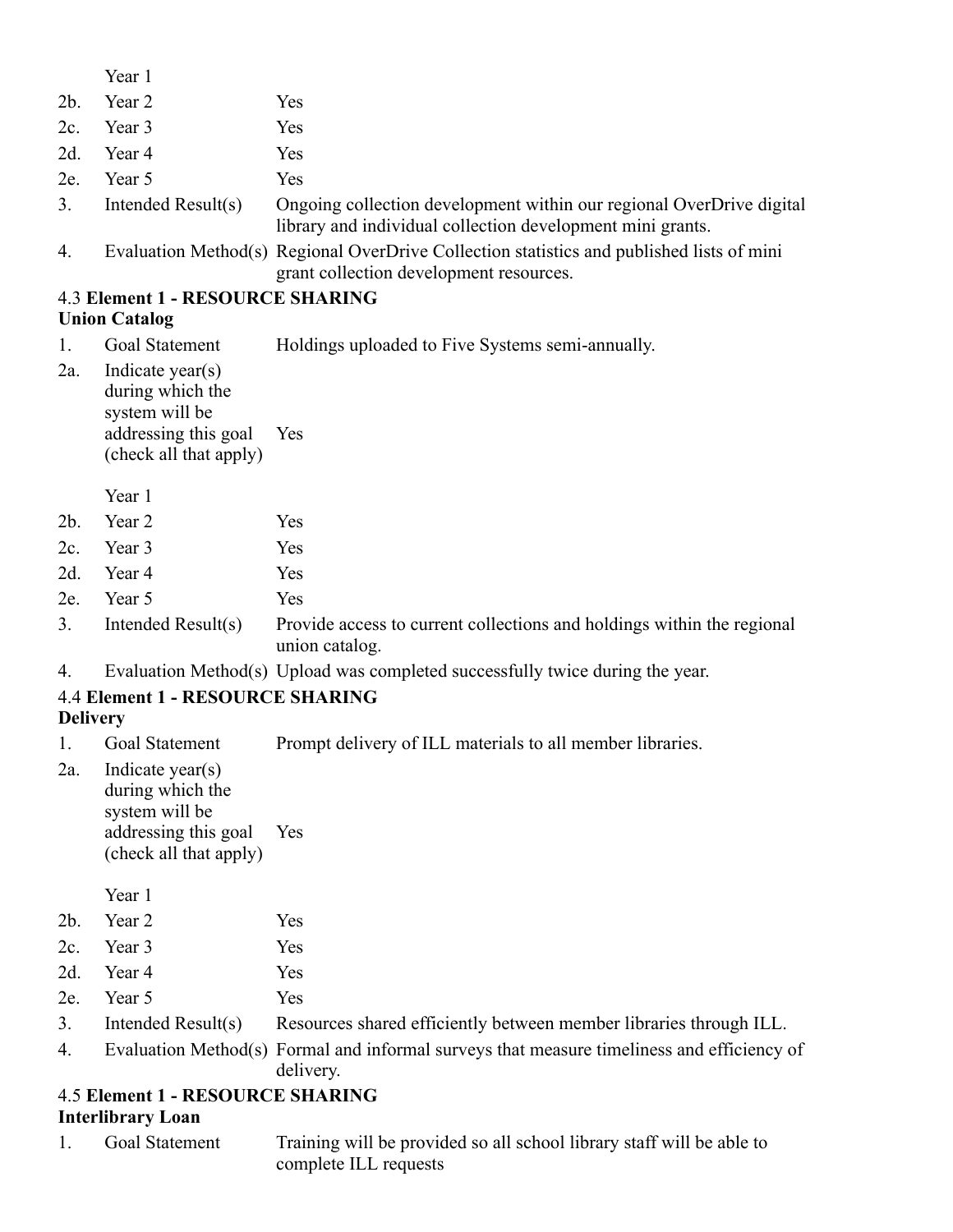| 2a.    | Indicate $year(s)$<br>during which the<br>system will be<br>addressing this goal | Yes                                                                                                                                                                                                                             |
|--------|----------------------------------------------------------------------------------|---------------------------------------------------------------------------------------------------------------------------------------------------------------------------------------------------------------------------------|
|        | (check all that apply)                                                           |                                                                                                                                                                                                                                 |
|        | Year 1                                                                           |                                                                                                                                                                                                                                 |
| $2b$ . | Year 2                                                                           | Yes                                                                                                                                                                                                                             |
| 2c.    | Year 3                                                                           | Yes                                                                                                                                                                                                                             |
| 2d.    | Year 4                                                                           | Yes                                                                                                                                                                                                                             |
| 2e.    | Year 5                                                                           | Yes                                                                                                                                                                                                                             |
| 3.     | Intended Result(s)                                                               | All library staff can effectively use Five Systems.                                                                                                                                                                             |
| 4.     | Evaluation Method(s)                                                             | Number of workshops presented, consultations, and helpdesk requests<br>for assistance with ILL.                                                                                                                                 |
|        | <b>4.6 Element 1 - RESOURCE SHARING</b>                                          |                                                                                                                                                                                                                                 |
|        | <b>Digital Collections Access</b>                                                |                                                                                                                                                                                                                                 |
| 1.     | Goal Statement                                                                   | Provide access to information through online resources including, but<br>not limited to, Monroe 1 BOCES research databases, simultaneous<br>access ebook collections, OverDrive, and NOVELNY databases.                         |
| 2a.    | Indicate $year(s)$<br>during which the<br>system will be<br>addressing this goal | Yes                                                                                                                                                                                                                             |
|        | (check all that apply)                                                           |                                                                                                                                                                                                                                 |
|        | Year 1                                                                           |                                                                                                                                                                                                                                 |
| $2b$ . | Year 2                                                                           | Yes                                                                                                                                                                                                                             |
| 2c.    | Year 3                                                                           | Yes                                                                                                                                                                                                                             |
| 2d.    | Year 4                                                                           | Yes                                                                                                                                                                                                                             |
| 2e.    | Year 5                                                                           | Yes                                                                                                                                                                                                                             |
| 3.     | Intended Result(s)                                                               | All students and staff will have access to Monroe 1 BOCES research<br>databases, simultaneous access ebook collections, OverDrive, and online<br>databases through the New York Online Virtual Electronic Library<br>(NOVELNY). |
| 4.     | Evaluation Method(s) Usage Statistics.                                           |                                                                                                                                                                                                                                 |
|        | <b>4.7 Element 1 - RESOURCE SHARING</b><br><b>Other (Optional)</b>               |                                                                                                                                                                                                                                 |
| 1.     | Topic                                                                            | <b>Integrated Library System</b>                                                                                                                                                                                                |
| 2.     | <b>Goal Statement</b>                                                            | Provide ongoing support to members for integrated library systems<br>(Follett Destiny, etc.).                                                                                                                                   |
| 3a.    | Indicate year(s)<br>during which the<br>system will be<br>addressing this goal   | Yes                                                                                                                                                                                                                             |
|        | (check all that apply)                                                           |                                                                                                                                                                                                                                 |
|        | Year 1                                                                           |                                                                                                                                                                                                                                 |
| $3b$ . | Year 2                                                                           | Yes                                                                                                                                                                                                                             |
| 3c.    | Year 3                                                                           | Yes                                                                                                                                                                                                                             |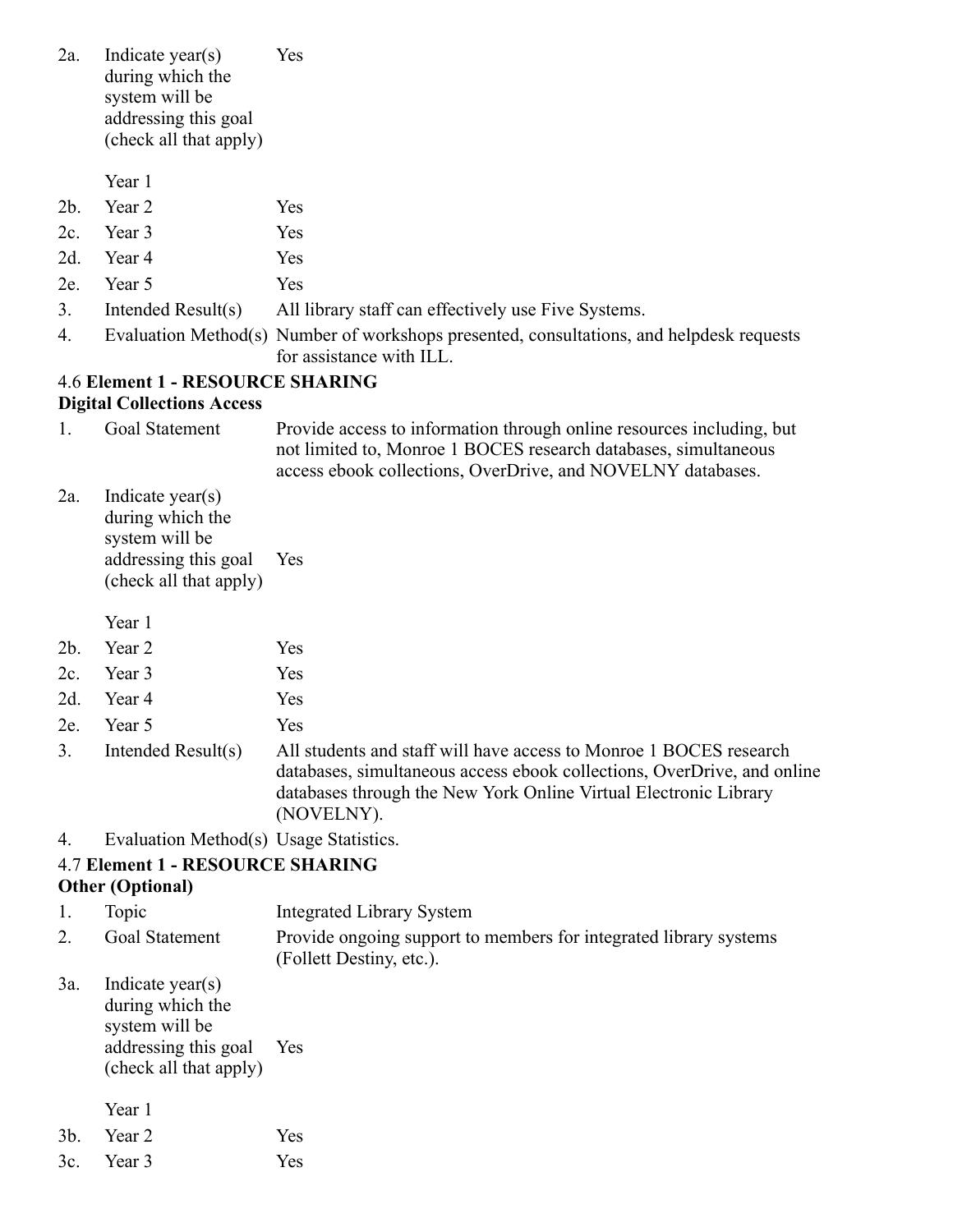| 3d.    | Year 4                                                                                                   | Yes                                                                                                                                                                           |
|--------|----------------------------------------------------------------------------------------------------------|-------------------------------------------------------------------------------------------------------------------------------------------------------------------------------|
| 3e.    | Year 5                                                                                                   | Yes                                                                                                                                                                           |
| 4.     | Intended Result(s)                                                                                       | Members will be able to use an integrated library system effectively<br>within their libraries.                                                                               |
| 5.     |                                                                                                          | Evaluation Method(s) Number of trainings, help desk calls and consultations. End of year<br>member evaluation.                                                                |
|        | <b>4.8 Element 2 - SPECIAL CLIENT GROUPS</b>                                                             |                                                                                                                                                                               |
| 1.     | Topic                                                                                                    | <b>Resource Sharing</b>                                                                                                                                                       |
| 2.     | Goal Statement                                                                                           | Strengthen services provided by members to special clients (children)<br>with developmental disabilities, ENL, diverse populations, etc.).                                    |
| 3a.    | Indicate $year(s)$<br>during which the<br>system will be<br>addressing this goal                         | Yes                                                                                                                                                                           |
|        | (check all that apply)                                                                                   |                                                                                                                                                                               |
|        | Year 1                                                                                                   |                                                                                                                                                                               |
| $3b$ . | Year 2                                                                                                   | Yes                                                                                                                                                                           |
| 3c.    | Year 3                                                                                                   | Yes                                                                                                                                                                           |
| 3d.    | Year 4                                                                                                   | Yes                                                                                                                                                                           |
| 3e.    | Year 5                                                                                                   | Yes                                                                                                                                                                           |
| 4.     | Intended Result(s)                                                                                       | Sharing of regionally developed collections (audiobooks, large print<br>materials, etc.) will provide members with a broader range of resources<br>for special client groups. |
| 5.     |                                                                                                          | Evaluation Method(s) End of year member evaluation.                                                                                                                           |
| 1.     | Topic                                                                                                    | Awareness of Available Resources                                                                                                                                              |
| 2.     | Goal Statement                                                                                           | Create a document listing resources and contact information for services<br>available (ex. TBBL, Bookshare) to special client groups.                                         |
| 3a.    | Indicate year(s)<br>during which the<br>system will be<br>addressing this goal<br>(check all that apply) | Yes                                                                                                                                                                           |
|        | Year 1                                                                                                   |                                                                                                                                                                               |
| $3b$ . | Year 2                                                                                                   | Yes                                                                                                                                                                           |
| 3c.    | Year 3                                                                                                   | Yes                                                                                                                                                                           |
| 3d.    | Year 4                                                                                                   | Yes                                                                                                                                                                           |
| 3e.    | Year 5                                                                                                   | Yes                                                                                                                                                                           |
| 4.     | Intended Result(s)                                                                                       | Identify and improve awareness of resources available. Publish on SLS<br>LibGuide.                                                                                            |
| 5.     |                                                                                                          | Evaluation Method(s) Document created and shared with members. Counter to track accessed<br>to this resource.                                                                 |
| 1.     | Topic                                                                                                    | <b>Collection Development</b>                                                                                                                                                 |
| 2.     | <b>Goal Statement</b>                                                                                    | Identify special client groups.                                                                                                                                               |
| 3a.    | Indicate year(s)<br>during which the<br>system will be                                                   | Yes                                                                                                                                                                           |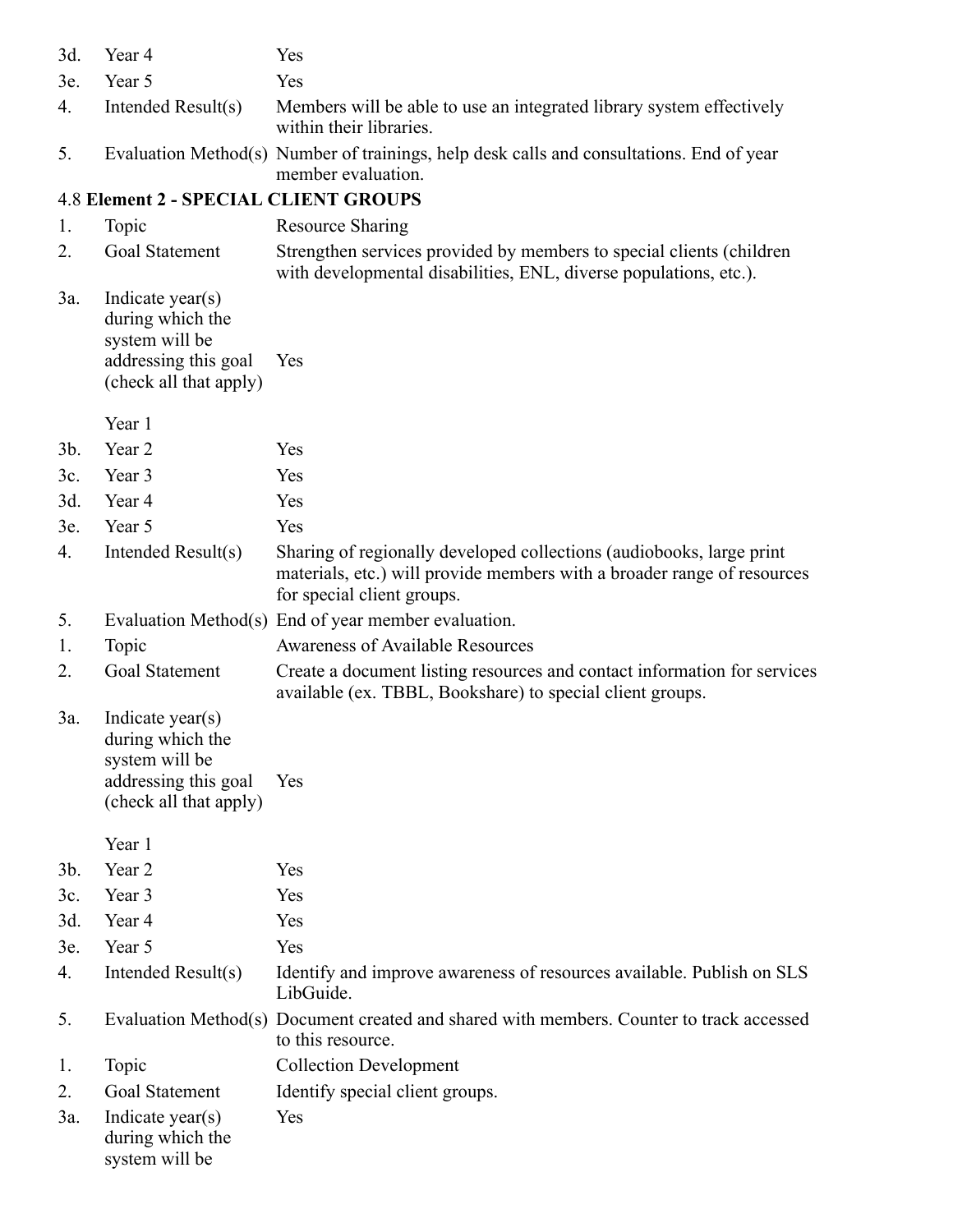addressing this goal (check all that apply)

|        | Year 1                                                                                                     |                                                                                                                                            |
|--------|------------------------------------------------------------------------------------------------------------|--------------------------------------------------------------------------------------------------------------------------------------------|
| $3b$ . | Year 2                                                                                                     | Yes                                                                                                                                        |
| 3c.    | Year 3                                                                                                     | Yes                                                                                                                                        |
| 3d.    | Year 4                                                                                                     | Yes                                                                                                                                        |
| 3e.    | Year 5                                                                                                     | Yes                                                                                                                                        |
| 4.     | Intended Result(s)                                                                                         | Identify additional shared resources needed to meet the needs of special<br>client groups.                                                 |
| 5.     |                                                                                                            | Evaluation Method(s) Collection development reports from regional shared OverDrive<br>collection.                                          |
| 1.     | Topic                                                                                                      | <b>Professional Development</b>                                                                                                            |
| 2.     | Goal Statement                                                                                             | Offer professional development opportunities around topics of assistive,<br>adaptive technologies, and diverse, representative collections |
| 3a.    | Indicate $year(s)$<br>during which the<br>system will be<br>addressing this goal<br>(check all that apply) | Yes                                                                                                                                        |
|        | Year 1                                                                                                     |                                                                                                                                            |
| $3b$ . | Year 2                                                                                                     | Yes                                                                                                                                        |
| 3c.    | Year 3                                                                                                     | Yes                                                                                                                                        |
| 3d.    | Year 4                                                                                                     | Yes                                                                                                                                        |
| 3e.    | Year 5                                                                                                     | Yes                                                                                                                                        |
| 4.     | Intended Result(s)                                                                                         | Ensure all librarians are aware of available resources and opportunities.                                                                  |
| 5.     |                                                                                                            | Evaluation Method(s) Attendance at professional learning events offered.                                                                   |
|        |                                                                                                            | <b>4.9 Element 3 - PROFESSIONAL DEVELOPMENT AND TRAINING</b>                                                                               |
| 1.     | Goal Statement                                                                                             | Provide staff development opportunities to members to expand expertise<br>in delivering high quality services.                             |
| 2a.    | Indicate year(s)<br>during which the<br>system will be<br>addressing this goal<br>(check all that apply)   | Yes                                                                                                                                        |
|        | Year 1                                                                                                     |                                                                                                                                            |
| 2b.    | Year 2                                                                                                     | Yes                                                                                                                                        |
| 2c.    | Year 3                                                                                                     | Yes                                                                                                                                        |
| 2d.    | Year 4                                                                                                     | Yes                                                                                                                                        |
| 2e.    | Year 5                                                                                                     | Yes                                                                                                                                        |
| 3.     | Intended Result(s)                                                                                         | Regular hands-on Follett training will provide library staff with the skills<br>needed for effective use of the library automation system. |
| 4.     |                                                                                                            | Evaluation Method(s) Attendance at trainings and workshop evaluations.                                                                     |
| 1.     | <b>Goal Statement</b>                                                                                      | Provide awareness and training in emerging technologies.                                                                                   |
| 2a.    | Indicate year(s)                                                                                           | Yes                                                                                                                                        |

2a. Indicate year(s) during which the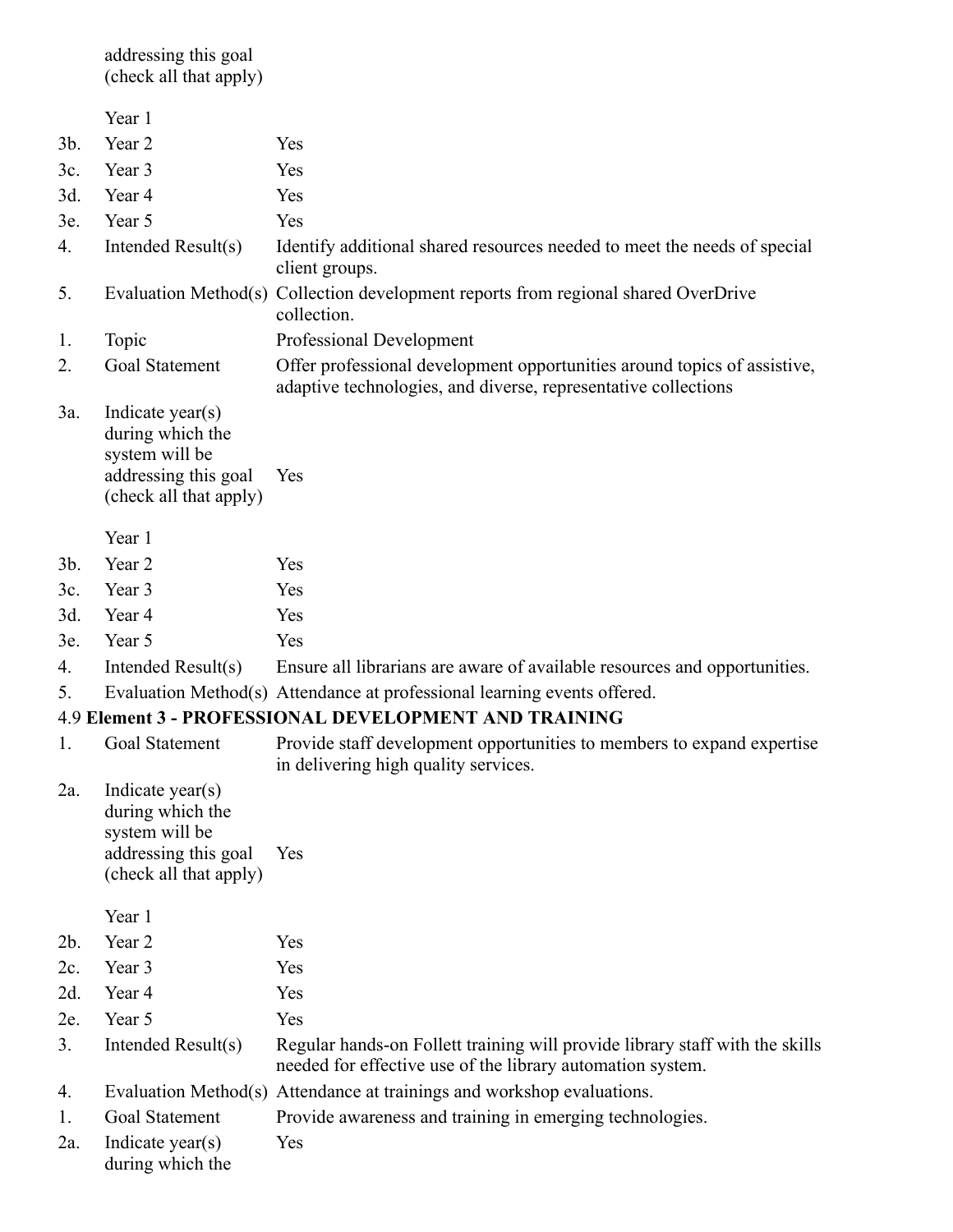system will be addressing this goal (check all that apply)

Year 1 2b. Year 2 Yes 2c. Year 3 Yes 2d. Year 4 Yes 2e. Year 5 Yes 3. Intended Result(s) Keep members current with emerging technologies and their curricular applications. 4. Evaluation Method(s) Attendance at trainings and workshop evaluations. 1. Goal Statement Provide communication and/or training with innovative ideas for integrating Monroe One databases, simultaneous access ebooks, OverDrive, and NOVELNY into curriculum and lesson plans. 2a. Indicate year(s) during which the system will be addressing this goal (check all that apply) Year 1 Yes 2b. Year 2 Yes 2c. Year 3 Yes 2d. Year 4 Yes

2e. Year 5 Yes 3. Intended Result(s) Provide opportunities for all members to use Monroe One databases, simultaneous access ebooks, OverDrive, and NOVELNY with their students.

4. Evaluation Method(s) Usage statistics. Training records.

1. Goal Statement Collaborate with other library systems and organizations to provide professional development opportunities.

2a. Indicate year(s) during which the system will be addressing this goal (check all that apply) Yes

#### Year 1

- 2b. Year 2 Yes 2c. Year 3 Yes
- 2d. Year 4 Yes
- 2e. Year 5 Yes
- 3. Intended Result(s) Collaborative training efforts with Rochester Regional Library Council, Monroe County Library System, and other School Library Systems will provide members with broader professional development opportunities.
- 4. Evaluation Method(s) Attendance at trainings and workshop evaluations.

### 4.10 **Element 4 - CONSULTING AND DEVELOPMENT SERVICES**

1. Goal Statement Provide expertise to member libraries in areas of technology and training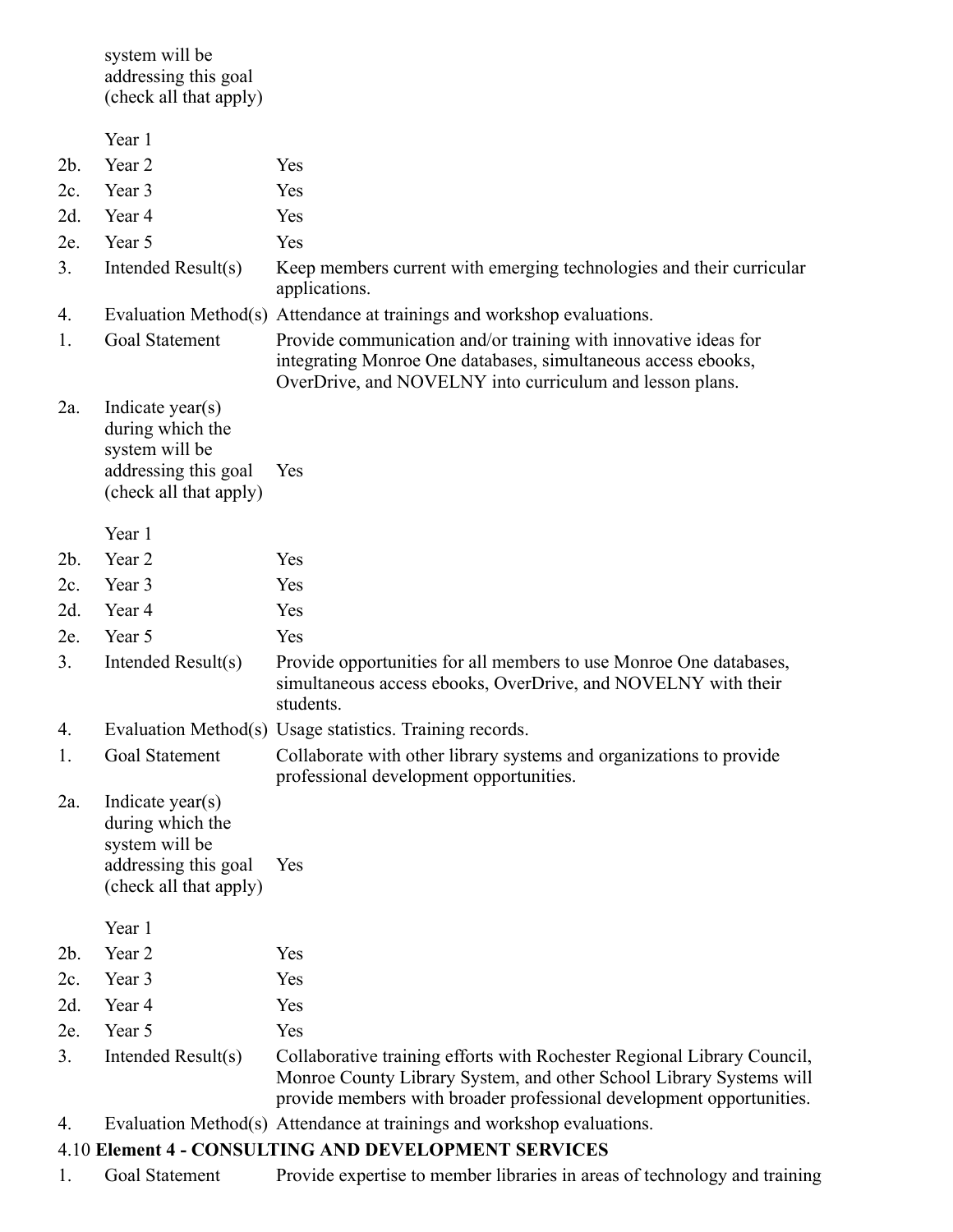in person, via telephone, email, online tutorials.

| 2a.    | Indicate $year(s)$<br>during which the<br>system will be<br>addressing this goal<br>(check all that apply) | Yes                                                                                                                                               |
|--------|------------------------------------------------------------------------------------------------------------|---------------------------------------------------------------------------------------------------------------------------------------------------|
|        | Year 1                                                                                                     |                                                                                                                                                   |
| $2b$ . | Year 2                                                                                                     | Yes                                                                                                                                               |
| 2c.    | Year 3                                                                                                     | Yes                                                                                                                                               |
| 2d.    | Year 4                                                                                                     | Yes                                                                                                                                               |
| 2e.    | Year 5                                                                                                     | Yes                                                                                                                                               |
| 3.     | Intended Result(s)                                                                                         | Library staff will be able to make decisions about implementing new<br>technology and educational techniques in their libraries.                  |
| 4.     | Evaluation Method(s)                                                                                       | SLS website, end of year member evaluation.                                                                                                       |
| 1.     | <b>Goal Statement</b>                                                                                      | SLS staff will participate in research and development of emerging<br>technologies and resources.                                                 |
| 2a.    | Indicate year(s)<br>during which the<br>system will be<br>addressing this goal<br>(check all that apply)   | Yes                                                                                                                                               |
|        | Year 1                                                                                                     |                                                                                                                                                   |
| $2b$ . | Year 2                                                                                                     | Yes                                                                                                                                               |
| 2c.    | Year 3                                                                                                     | Yes                                                                                                                                               |
| 2d.    | Year 4                                                                                                     | Yes                                                                                                                                               |
| 2e.    | Year 5                                                                                                     | Yes                                                                                                                                               |
| 3.     | Intended Result(s)                                                                                         | To provide members with information to help members determine<br>relevance of emerging technologies and resources to their staff and<br>students. |
| 4.     |                                                                                                            | Evaluation Method(s) SLS website, end of year member evaluation.                                                                                  |
|        | <b>Virtual Reference</b>                                                                                   | <b>4.11 Element 5 - COORDINATED SERVICES FOR MEMBERS</b>                                                                                          |
| 1.     | Goal Statement                                                                                             | We do not provide Virtual Reference Services.                                                                                                     |
| 2a.    | Indicate year(s)<br>during which the<br>system will be<br>addressing this goal<br>(check all that apply)   | No                                                                                                                                                |
|        | Year 1                                                                                                     |                                                                                                                                                   |
| $2b$ . | Year 2                                                                                                     | No                                                                                                                                                |
| 2c.    | Year 3                                                                                                     | No                                                                                                                                                |
| 2d.    | Year 4                                                                                                     | No                                                                                                                                                |
| 2e.    | Year 5                                                                                                     | No                                                                                                                                                |
| 3.     | Intended Result(s)                                                                                         | We do not provide Virtual Reference Services.                                                                                                     |
| 4.     | Evaluation Method(s)                                                                                       | We do not provide Virtual Reference Services.                                                                                                     |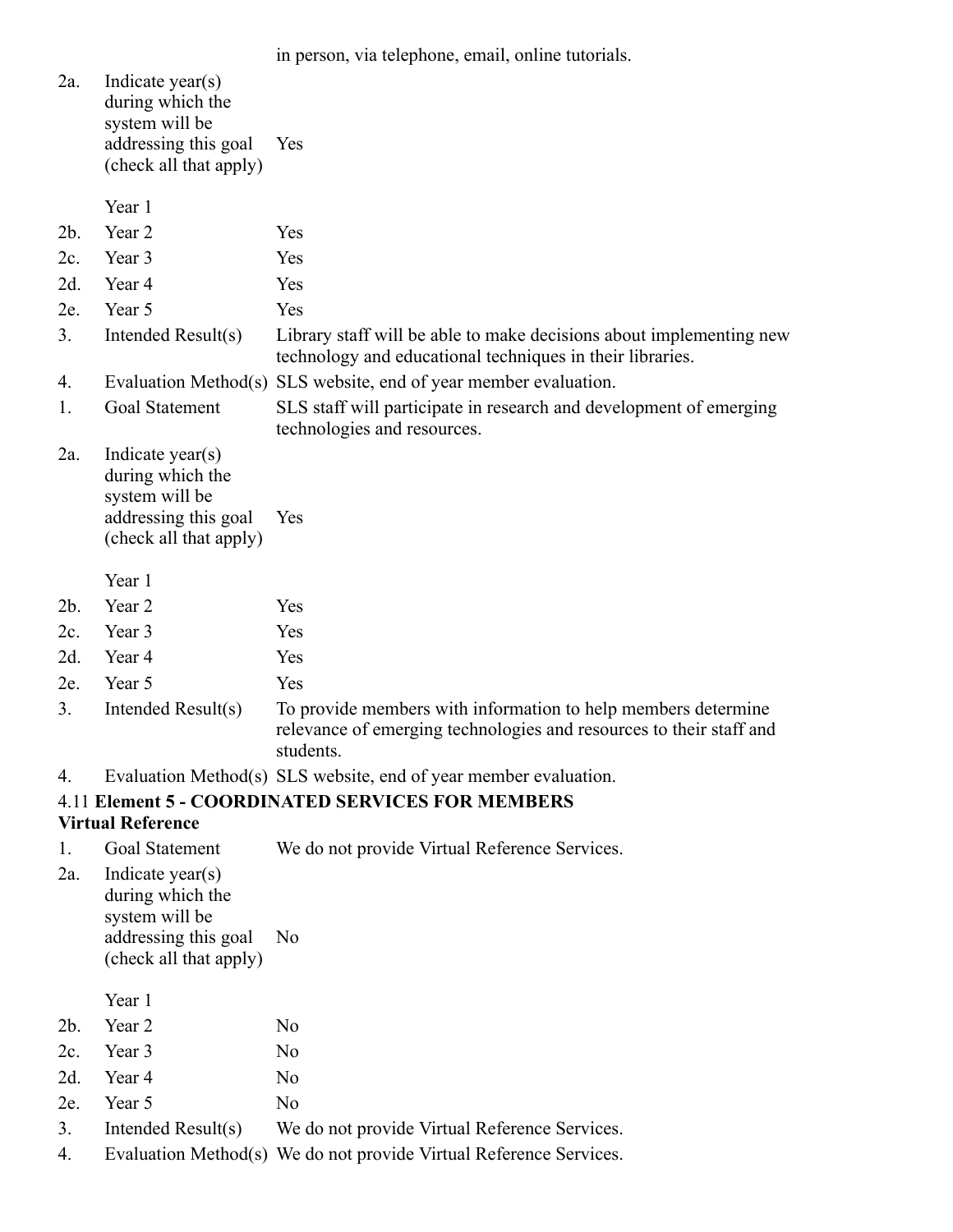### 4.12 **Element 5 - COORDINATED SERVICES FOR MEMBERS Digitization Services**

- 1. Goal Statement We do not provide Digitization Services.
- 2a. Indicate year(s) during which the system will be addressing this goal (check all that apply) No

Year 1

| 2b. Year 2              | N <sub>0</sub>                           |
|-------------------------|------------------------------------------|
| 2c. Year 3              | N <sub>0</sub>                           |
| 2d. Year 4              | N <sub>0</sub>                           |
| 2e. Year 5              | N <sub>0</sub>                           |
| 3. Intended $Result(s)$ | We do not provide Digitization Services. |

4. Evaluation Method(s) We do not provide Digitization Services.

# 4.13 **Element 5 - COORDINATED SERVICES FOR MEMBERS**

# **Other (Optional)**

- 1. Topic Technical Support
- 2. Goal Statement Cooperative ventures will provide services that members could not provide individually.
- 3a. Indicate year(s) during which the system will be addressing this goal (check all that apply) Yes

### Year 1

| $3b$ . | Year 2                                                                                                   | Yes                                                                                                                         |
|--------|----------------------------------------------------------------------------------------------------------|-----------------------------------------------------------------------------------------------------------------------------|
| 3c.    | Year 3                                                                                                   | Yes                                                                                                                         |
| 3d.    | Year 4                                                                                                   | Yes                                                                                                                         |
| 3e.    | Year 5                                                                                                   | Yes                                                                                                                         |
| 4.     | Intended Result(s)                                                                                       | Members will have access to technical support via the Technology<br>Services Help Desk.                                     |
| 5.     |                                                                                                          | Evaluation Method(s) Consultation statistics.                                                                               |
| 1.     | Topic                                                                                                    | <b>Grant Opportunities for Member Libraries</b>                                                                             |
| 2.     | <b>Goal Statement</b>                                                                                    | The SLS will sponsor mini-grants for conference attendance, innovative<br>projects, and cooperative collection development. |
| 3a.    | Indicate year(s)<br>during which the<br>system will be<br>addressing this goal<br>(check all that apply) | Yes                                                                                                                         |
|        | Year 1                                                                                                   |                                                                                                                             |
| $3b$ . | Year 2                                                                                                   | Yes                                                                                                                         |
| 3c.    | Year 3                                                                                                   | Yes                                                                                                                         |
| 3d.    | Year 4                                                                                                   | Yes                                                                                                                         |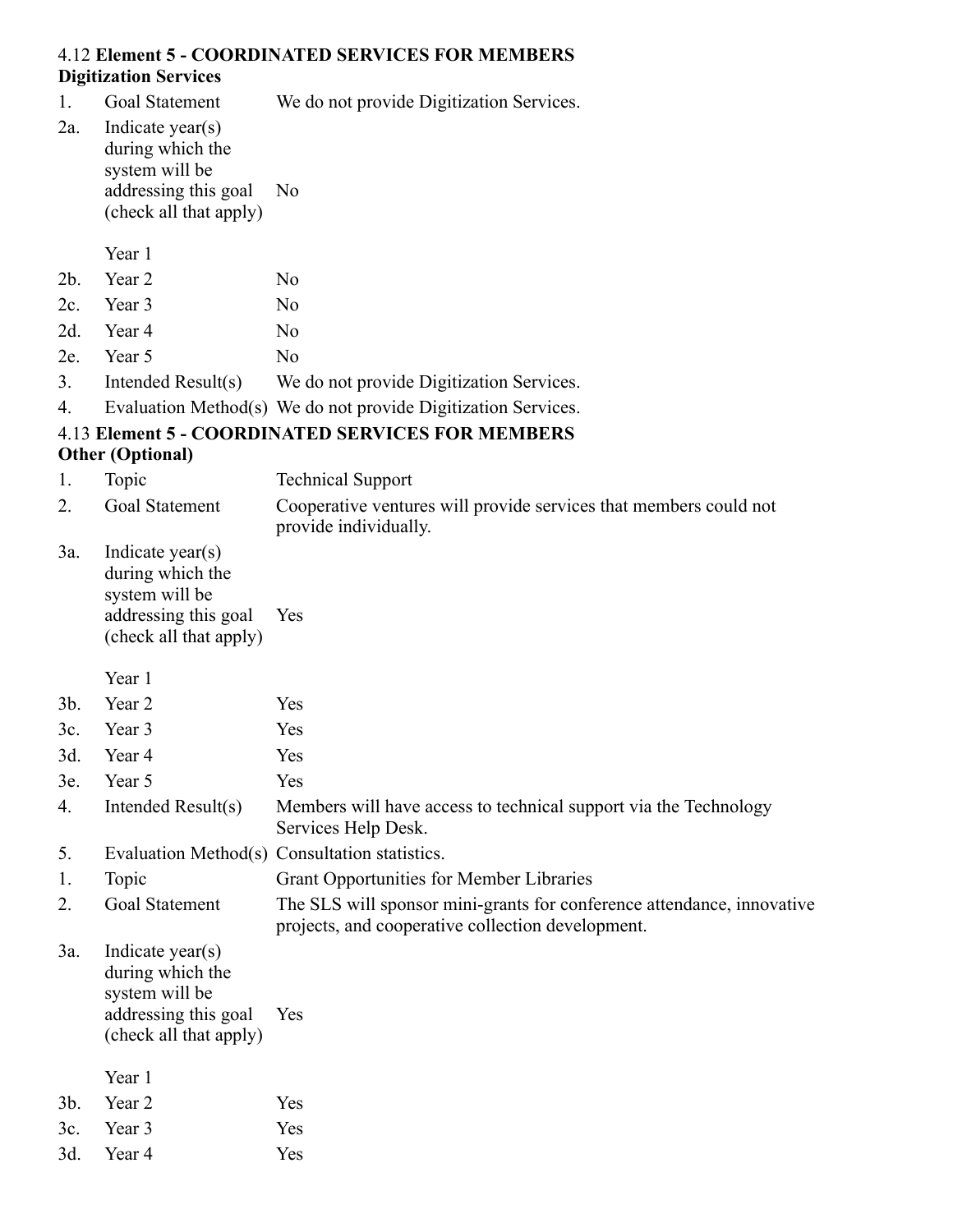| 3e.    | Year 5                                                                                                     | Yes                                                                                                                                                                            |
|--------|------------------------------------------------------------------------------------------------------------|--------------------------------------------------------------------------------------------------------------------------------------------------------------------------------|
| 4.     | Intended Result(s)                                                                                         | All certified school librarians in SLS member libraries will be aware of<br>mini-grant opportunities and will have the chance to apply for them.                               |
| 5.     |                                                                                                            | Evaluation Method(s) Final grant reports. End of year member evaluation.                                                                                                       |
| 1.     | Topic                                                                                                      | Coordinated purchases                                                                                                                                                          |
| 2.     | <b>Goal Statement</b>                                                                                      | Cooperative purchases will provide services that members could not<br>provide individually.                                                                                    |
| 3a.    | Indicate $year(s)$<br>during which the<br>system will be<br>addressing this goal<br>(check all that apply) | Yes                                                                                                                                                                            |
|        | Year 1                                                                                                     |                                                                                                                                                                                |
| $3b$ . | Year 2                                                                                                     | Yes                                                                                                                                                                            |
| 3c.    | Year 3                                                                                                     | Yes                                                                                                                                                                            |
| 3d.    | Year 4                                                                                                     | Yes                                                                                                                                                                            |
| 3e.    | Year 5                                                                                                     | Yes                                                                                                                                                                            |
| 4.     | Intended Result(s)                                                                                         | Members will participate in shared-purchase agreements through SLS<br>negotiations.                                                                                            |
| 5.     |                                                                                                            | Evaluation Method(s) Electronic database purchasing statistics.                                                                                                                |
|        |                                                                                                            | 4.14 Element 6 - AWARENESS AND ADVOCACY                                                                                                                                        |
| 1.     | Goal Statement                                                                                             | Promote awareness of the role of school librarians and school library<br>systems in providing resources, opportunities, and expertise for students.                            |
| 2a.    | Indicate year(s)<br>during which the<br>system will be<br>addressing this goal<br>(check all that apply)   | Yes                                                                                                                                                                            |
|        | Year 1                                                                                                     |                                                                                                                                                                                |
| $2b$ . | Year 2                                                                                                     | Yes                                                                                                                                                                            |
| 2c.    | Year 3                                                                                                     | Yes                                                                                                                                                                            |
| 2d.    | Year 4                                                                                                     | Yes                                                                                                                                                                            |
| 2e.    | Year 5                                                                                                     | Yes                                                                                                                                                                            |
| 3.     | Intended Result(s)                                                                                         | Members will have the tools they need to advocate effectively for their<br>role as instructional leaders.                                                                      |
| 4.     |                                                                                                            | Evaluation Method(s) Content on/in SLS Web Page and SLS publications.                                                                                                          |
| 1.     | <b>Goal Statement</b>                                                                                      | Collaborate with regional library systems to support one another in<br>communicating the need and value of libraries of all types to our<br>legislators and elected officials. |
| 2a.    | Indicate $year(s)$<br>during which the<br>system will be<br>addressing this goal<br>(check all that apply) | Yes                                                                                                                                                                            |
|        | Year 1                                                                                                     |                                                                                                                                                                                |
| $2b$ . | Year 2                                                                                                     | Yes                                                                                                                                                                            |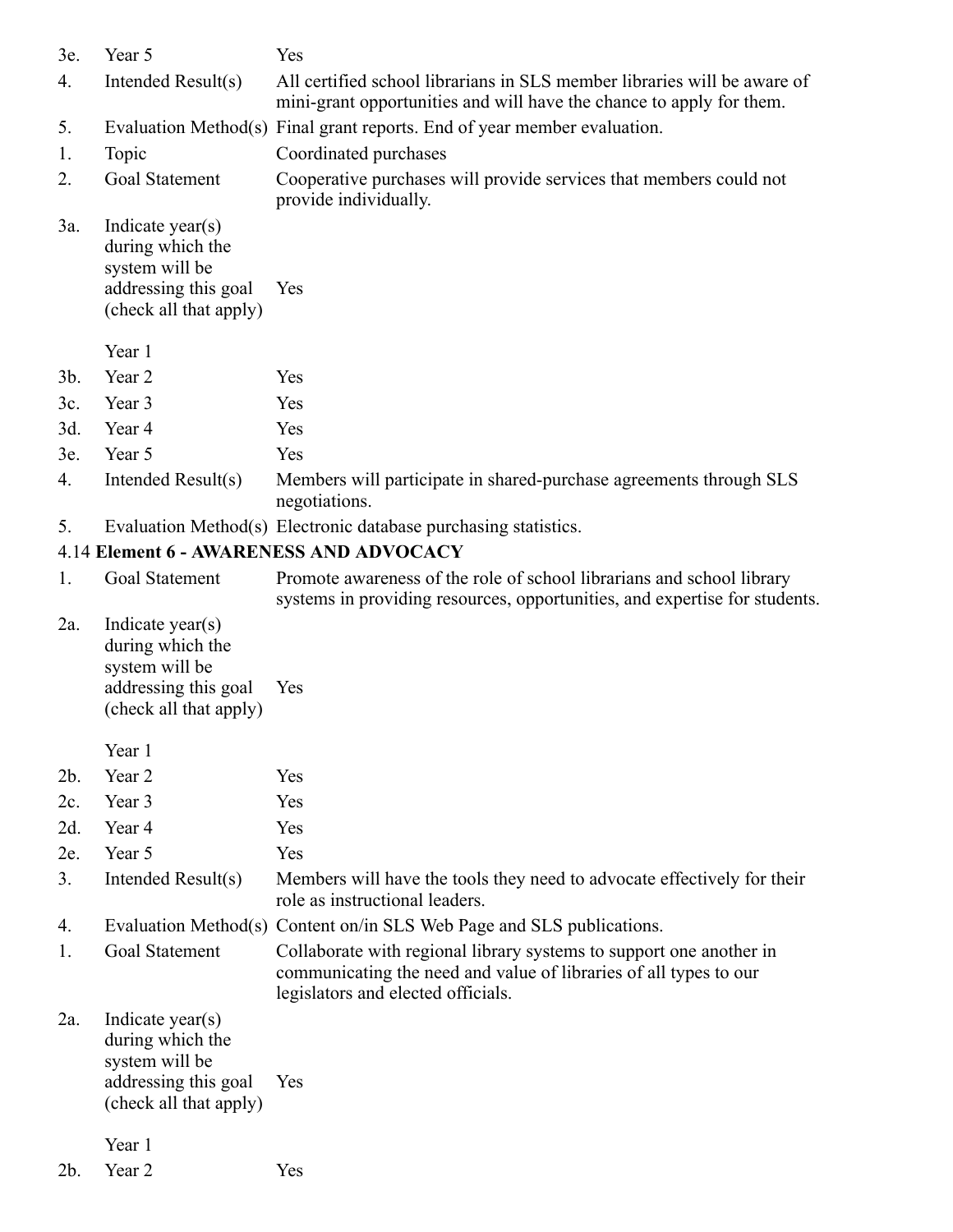| 2c.    | Year 3                                                                                                     | Yes                                                                                                                                                                                                                            |
|--------|------------------------------------------------------------------------------------------------------------|--------------------------------------------------------------------------------------------------------------------------------------------------------------------------------------------------------------------------------|
| 2d.    | Year 4                                                                                                     | Yes                                                                                                                                                                                                                            |
| 2e.    | Year 5                                                                                                     | Yes                                                                                                                                                                                                                            |
| 3.     | Intended Result(s)                                                                                         | Establish partnerships with Rochester Regional Library Council, Monroe<br>County Library System, NYLA, and Rochester Area School Library<br>Systems to strengthen our programs and support one another in<br>advocacy efforts. |
| 4.     |                                                                                                            | Evaluation Method(s) Identify and document collaborative advocacy efforts through SLS<br>Director's Reports at Council Meetings.                                                                                               |
|        |                                                                                                            | <b>4.15 Element 7 - COMMUNICATIONS AMONG MEMBERS</b>                                                                                                                                                                           |
| 1.     | Goal Statement                                                                                             | Develop, encourage and maintain communication and cooperation<br>among all school libraries.                                                                                                                                   |
| 2a.    | Indicate $year(s)$<br>during which the<br>system will be<br>addressing this goal<br>(check all that apply) | Yes                                                                                                                                                                                                                            |
|        | Year 1                                                                                                     |                                                                                                                                                                                                                                |
| $2b$ . | Year <sub>2</sub>                                                                                          | Yes                                                                                                                                                                                                                            |
| 2c.    | Year 3                                                                                                     | Yes                                                                                                                                                                                                                            |
| 2d.    | Year 4                                                                                                     | Yes                                                                                                                                                                                                                            |
| 2e.    | Year 5                                                                                                     | Yes                                                                                                                                                                                                                            |
| 3.     | Intended Result(s)                                                                                         | All member libraries will have access to the SLS website, SLS<br>LibGuide, SLS Connect, and social networking tools.                                                                                                           |
| 4.     |                                                                                                            | Evaluation Method(s) End of year member evaluation.                                                                                                                                                                            |
| 1.     | Goal Statement                                                                                             | Provide resources to share with new librarians, library support staff, and<br>new teachers.                                                                                                                                    |
| 2a.    | Indicate $year(s)$<br>during which the<br>system will be<br>addressing this goal<br>(check all that apply) | Yes                                                                                                                                                                                                                            |
|        | Year 1                                                                                                     |                                                                                                                                                                                                                                |
| $2b$ . | Year 2                                                                                                     | Yes                                                                                                                                                                                                                            |
| 2c.    | Year 3                                                                                                     | Yes                                                                                                                                                                                                                            |
| 2d.    | Year 4                                                                                                     | Yes                                                                                                                                                                                                                            |
| 2e.    | Year 5                                                                                                     | Yes                                                                                                                                                                                                                            |
| 3.     | Intended Result(s)                                                                                         | To ensure maximum use of SLS services.                                                                                                                                                                                         |
| 4.     |                                                                                                            | Evaluation Method(s) Resources provided, meeting agendas and notes.                                                                                                                                                            |
| 1.     | Goal Statement                                                                                             | Communication Coordinators will share information with district<br>librarians.                                                                                                                                                 |
| 2a.    | Indicate $year(s)$<br>during which the<br>system will be<br>addressing this goal<br>(check all that apply) | Yes                                                                                                                                                                                                                            |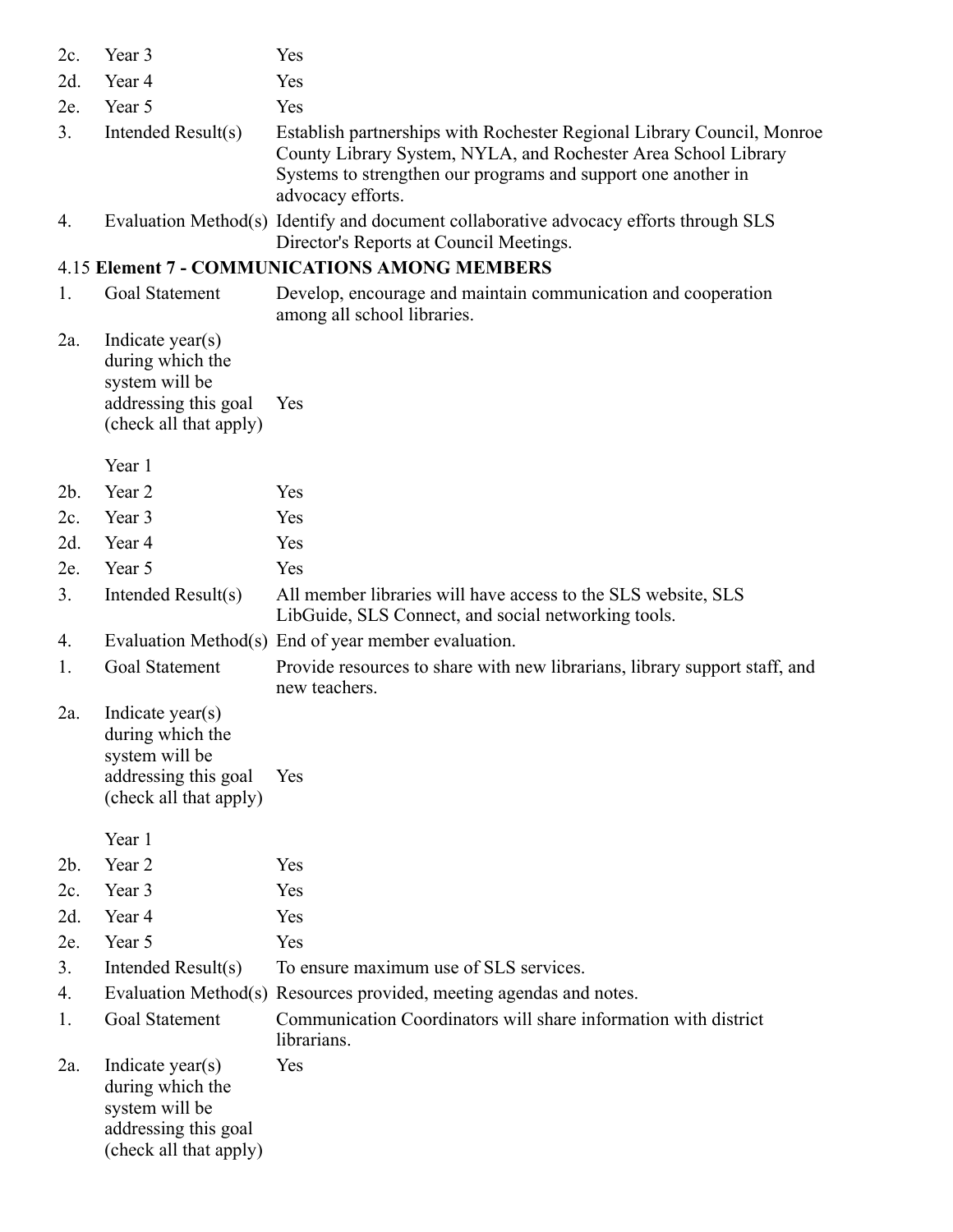|        | Year 1                                                                                                     |                                                                                                                                                                                                                                                                                                                                                                       |
|--------|------------------------------------------------------------------------------------------------------------|-----------------------------------------------------------------------------------------------------------------------------------------------------------------------------------------------------------------------------------------------------------------------------------------------------------------------------------------------------------------------|
| $2b$ . | Year 2                                                                                                     | Yes                                                                                                                                                                                                                                                                                                                                                                   |
| 2c.    | Year 3                                                                                                     | Yes                                                                                                                                                                                                                                                                                                                                                                   |
| 2d.    | Year 4                                                                                                     | Yes                                                                                                                                                                                                                                                                                                                                                                   |
| 2e.    | Year 5                                                                                                     | Yes                                                                                                                                                                                                                                                                                                                                                                   |
| 3.     | Intended Result(s)                                                                                         | All school librarians will have information about the National, State,<br>Regional, and Monroe #1SLS initiatives.                                                                                                                                                                                                                                                     |
| 4.     |                                                                                                            | Evaluation Method(s) Resources provided, meeting agendas and notes. End of year member<br>evaluation.                                                                                                                                                                                                                                                                 |
|        |                                                                                                            | 4.16 Element 8 - COLLABORATIVE EFFORTS WITH OTHER LIBRARY SYSTEMS                                                                                                                                                                                                                                                                                                     |
| 1.     | Goal Statement                                                                                             | Strengthen SLS services through cooperation with other school library<br>systems.                                                                                                                                                                                                                                                                                     |
| 2a.    | Indicate $year(s)$<br>during which the<br>system will be<br>addressing this goal<br>(check all that apply) | Yes                                                                                                                                                                                                                                                                                                                                                                   |
|        | Year 1                                                                                                     |                                                                                                                                                                                                                                                                                                                                                                       |
| $2b$ . | Year 2                                                                                                     | Yes                                                                                                                                                                                                                                                                                                                                                                   |
| 2c.    | Year 3                                                                                                     | Yes                                                                                                                                                                                                                                                                                                                                                                   |
| 2d.    | Year 4                                                                                                     | Yes                                                                                                                                                                                                                                                                                                                                                                   |
| 2e.    | Year 5                                                                                                     | Yes                                                                                                                                                                                                                                                                                                                                                                   |
| 3.     | Intended Result(s)                                                                                         | Cost effective purchase of resources through regional purchases and<br>statewide agreements like the DREAM and SOLID Consortia.                                                                                                                                                                                                                                       |
| 4.     | Evaluation Method(s)                                                                                       | End of year member evaluation.                                                                                                                                                                                                                                                                                                                                        |
| 1.     | Goal Statement                                                                                             | Strengthen SLS services through cooperation with other library systems<br>and organizations.                                                                                                                                                                                                                                                                          |
| 2a.    | Indicate $year(s)$<br>during which the<br>system will be<br>addressing this goal<br>(check all that apply) | Yes                                                                                                                                                                                                                                                                                                                                                                   |
|        | Year 1                                                                                                     |                                                                                                                                                                                                                                                                                                                                                                       |
| $2b$ . | Year 2                                                                                                     | Yes                                                                                                                                                                                                                                                                                                                                                                   |
| 2c.    | Year 3                                                                                                     | Yes                                                                                                                                                                                                                                                                                                                                                                   |
| 2d.    | Year 4                                                                                                     | Yes                                                                                                                                                                                                                                                                                                                                                                   |
| 2e.    | Year 5                                                                                                     | Yes                                                                                                                                                                                                                                                                                                                                                                   |
| 3.     | Intended Result(s)                                                                                         | Collaborate with the Rochester Regional Library Council, the Monroe<br>County Library System, and the New York Alliance of Library Systems<br>to leverage knowledge and expertise to provide a wider variety of<br>information, services, and resources. Participate actively in professional<br>organizations such as ALA, NYLA, SAANYS, ASCD, NYSCATE, and<br>ISTE. |
| 4.     |                                                                                                            | Evaluation Method(s) End of year member evaluation, logs of memberships and meetings.                                                                                                                                                                                                                                                                                 |

4.17 **Element 9 - OTHER (Optional)** - If there are other elements in the System's Plan of Service not listed above, complete one repeating group for each element.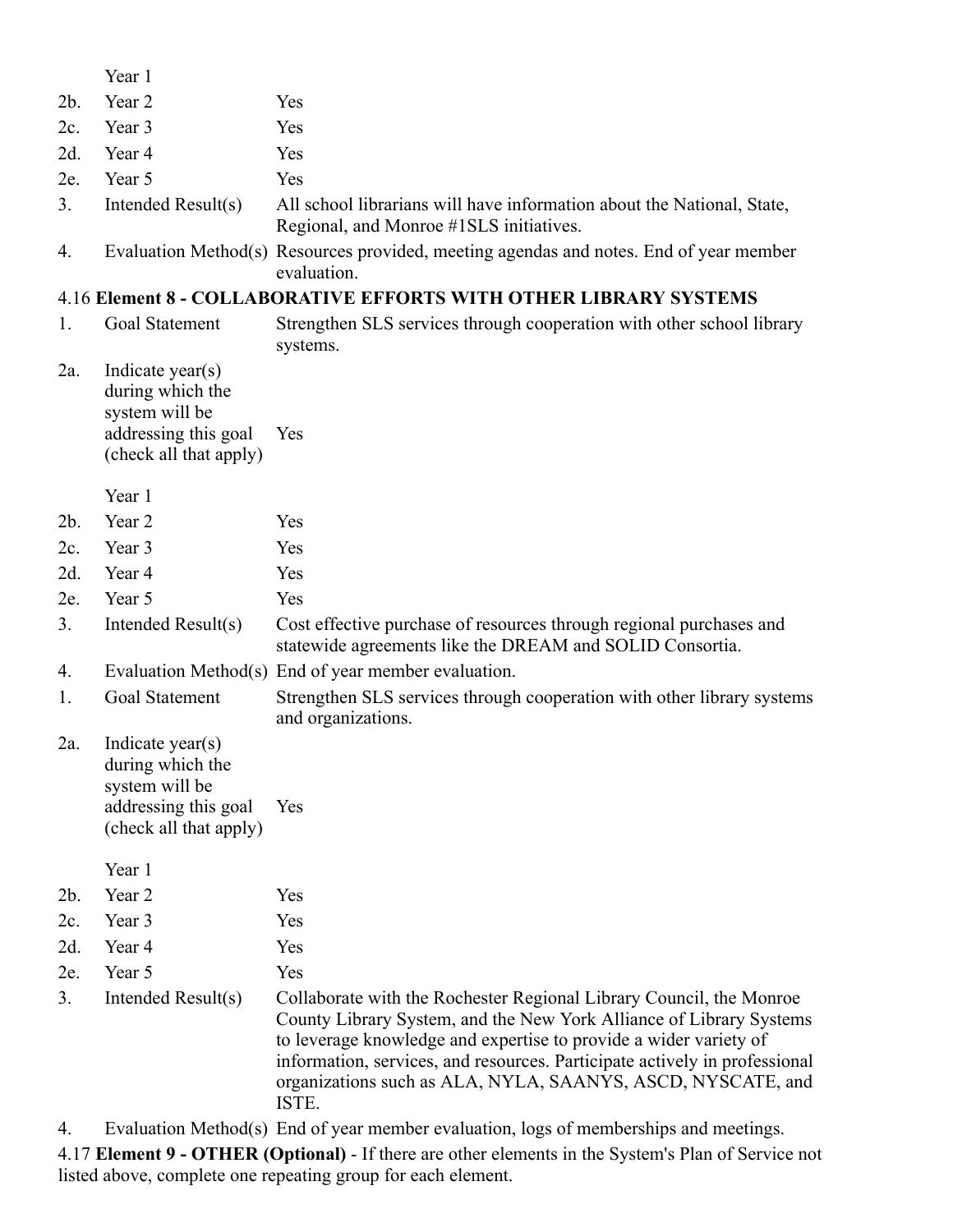- 1. Element
- 2. Topic
- 3. Goal Statement
- 4a. Indicate year(s) during which the system will be addressing this goal (check all that apply) No
	- Year 1

| 4b. Year 2 | N <sub>0</sub> |
|------------|----------------|
| 4c. Year 3 | N <sub>0</sub> |
| 4d. Year 4 | No             |
| 4e. Year 5 | No             |

- 5. Intended Result(s)
- 6. Evaluation Method(s)

### **ASSURANCE**

4.18 The Library System's Plan of Service was developed in accordance with provisions of Education Law and the Regulations of the Commissioner and the requirements of the New York State Library, and was reviewed and approved by the Library System Council on (date mm/dd/yyyy) 03/25/2021

### **APPROVAL - For NYSL Use Only**

4.19 The Library System's Plan of Service was reviewed and approved by the New York State Library on (date - mm/dd/yyyy) 07/09/2021

### **REVISION ASSURANCE**

4.20 The Library System's Plan of Service was revised in accordance with provisions of Education Law and the Regulations of the Commissioner and the requirements of the New York State Library, and was